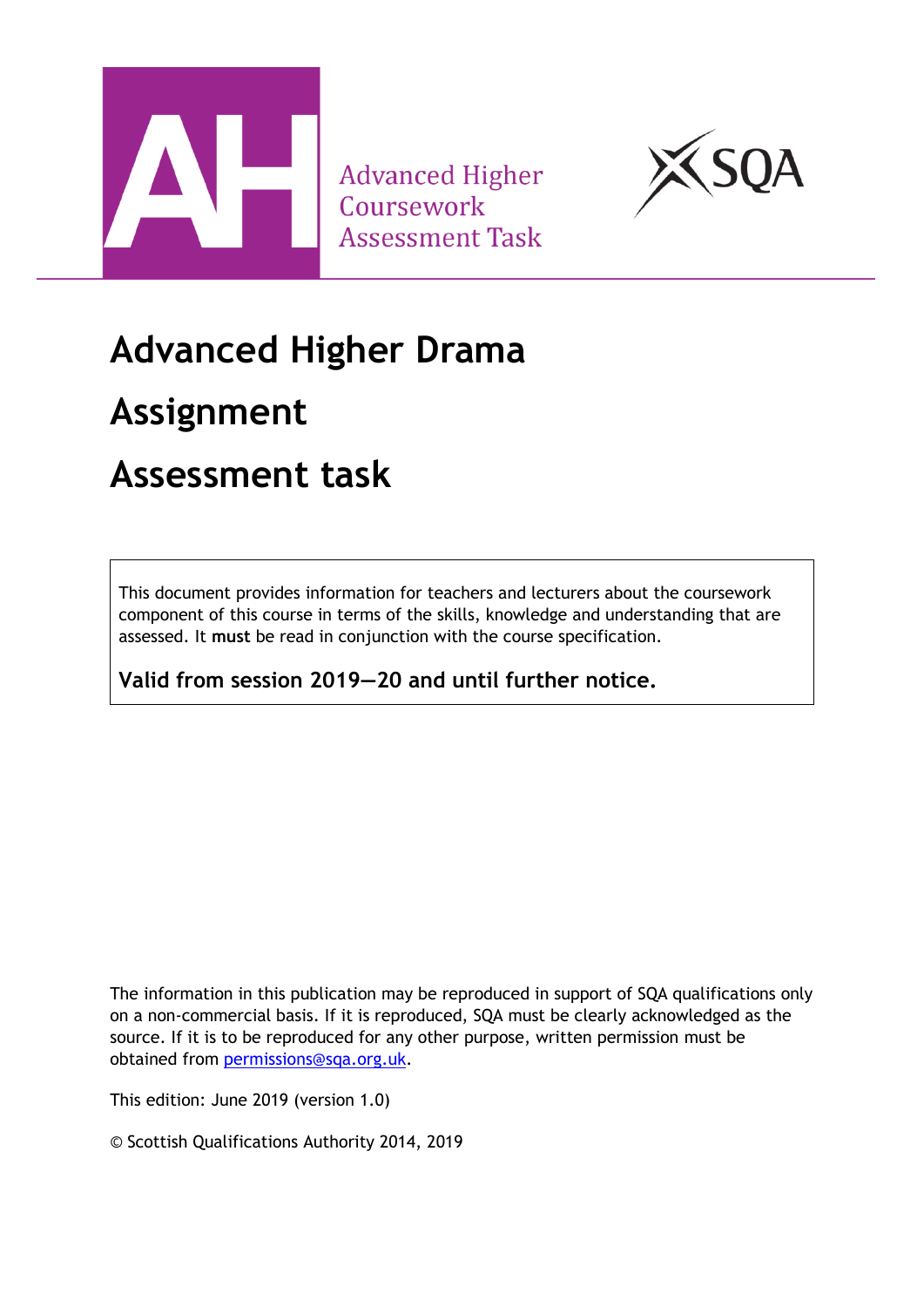# **Contents**

| Introduction                            |   |
|-----------------------------------------|---|
| Instructions for teachers and lecturers | 2 |
| Marking instructions                    | 3 |
| Instructions for candidates             |   |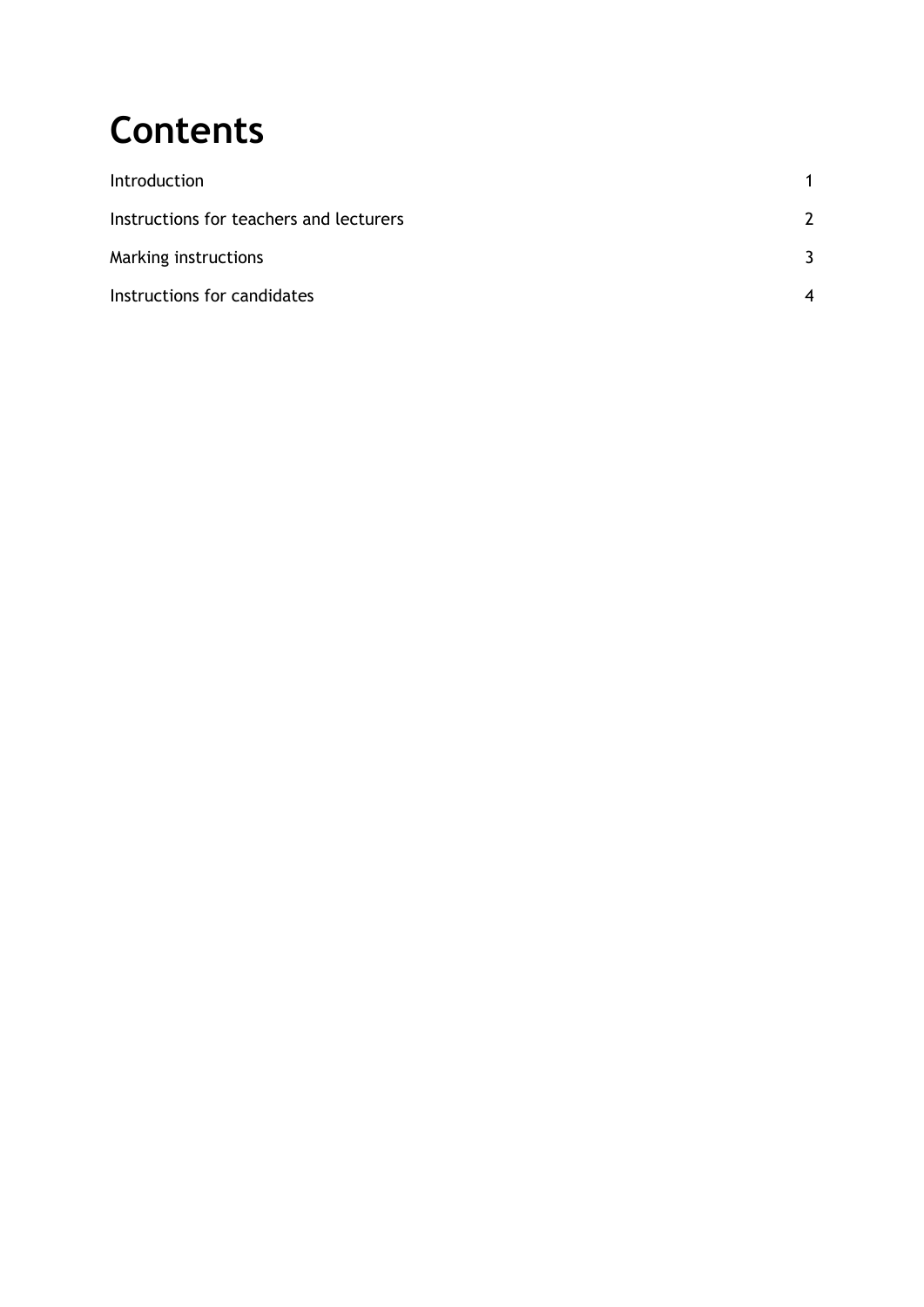# <span id="page-2-0"></span>**Introduction**

This document contains instructions for teachers and lecturers and instructions for candidates for the Advanced Higher Drama assignment. You must read it in conjunction with the course specification.

This assignment has 20 marks out of a total of 100 marks available for the course assessment.

This is one of three course assessment components. The other components are a performance and a project—dissertation.

Candidates analyse a professional theatrical production, as well as the work of at least one theatre practitioner (actor, director and/or designer) involved in the production and produce an assignment based on a choice of two questions provided by SQA.

Candidates must not use the same theatrical production and/or theatre practitioner that they use in their project—dissertation.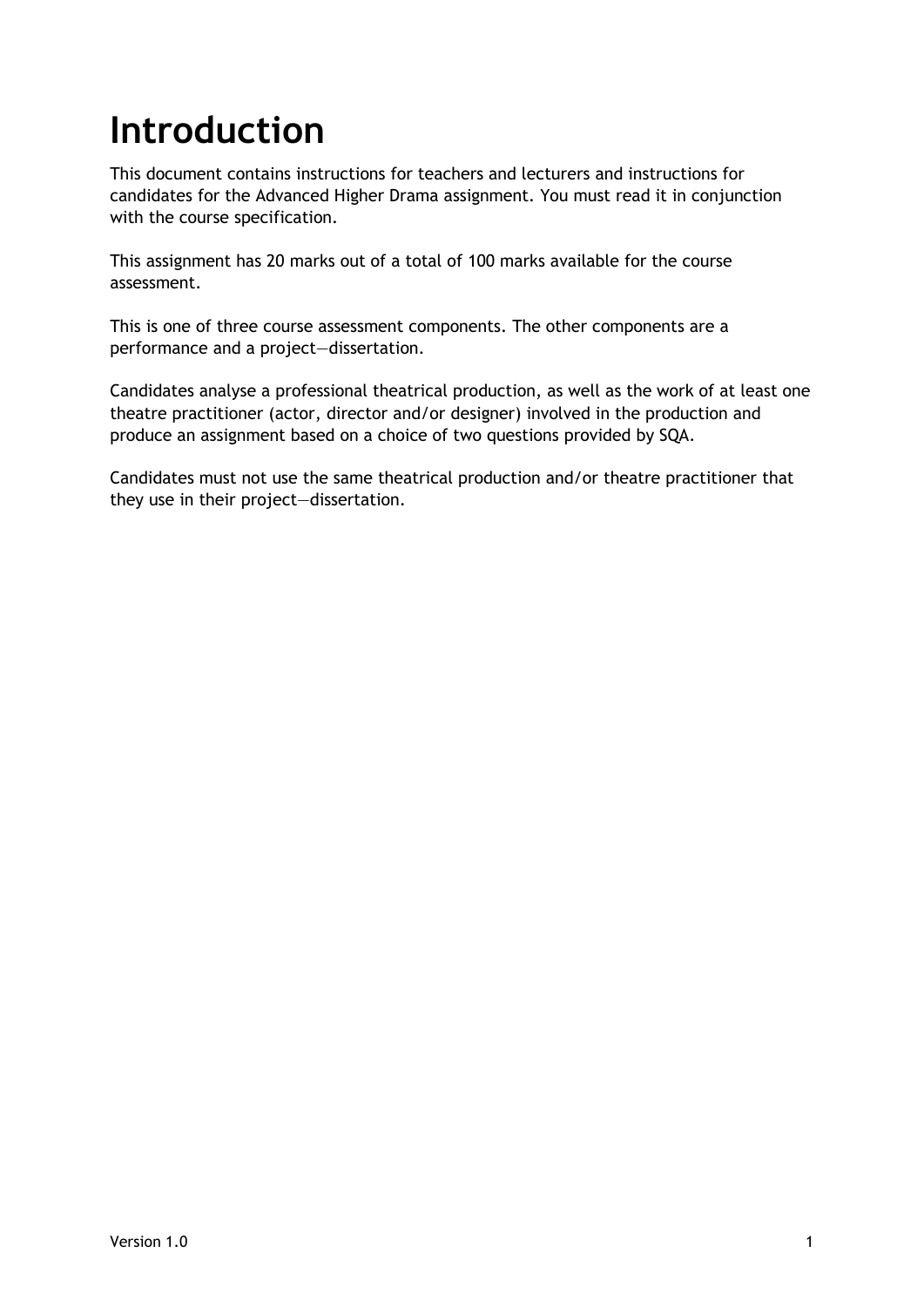## <span id="page-3-0"></span>**Instructions for teachers and lecturers**

#### **Specified resources to be taken into assessment**

Candidates may take evidence collected during the research stage into the production of evidence stage, using the Drama resource sheet.

The resource sheet must be submitted to SQA with the evidence produced during the production of evidence stage. If a candidate does not submit a resource sheet, a penalty of 4 marks out of the total of 20 marks is applied.

The resource sheet must not exceed 250 words on a single-side of A4 paper.

The Drama resource sheet helps candidates use their evidence and references, collected during the research stage, to address the question set by SQA.

The resource sheet should contain brief notes or prompts to remind candidates of the points they wish to make in their report, such as summary knowledge points and/or reviews of the production.

The resource sheet should also include references, for example:

- reviews of the performance
- academic writings on the chosen practitioner
- any discourse from the chosen practitioner and/or performance

Sources should include the author, text, date and quotation.

Candidates will gain **no** marks if they copy their assignment, or extended pieces of text or narrative, directly from the resource sheet. However, candidates may copy quotations in full, provided they acknowledge sources.

You can advise candidates on the types of resources that are appropriate for the Drama assignment.

#### **Template**

A resource sheet template is available to download separately from the [Advanced Higher](https://www.sqa.org.uk/sqa/48449.html)  [Drama subject page](https://www.sqa.org.uk/sqa/48449.html) under the 'Coursework' tab. It is available either in Word format for electronic completion, or in PDF format to print and complete by hand.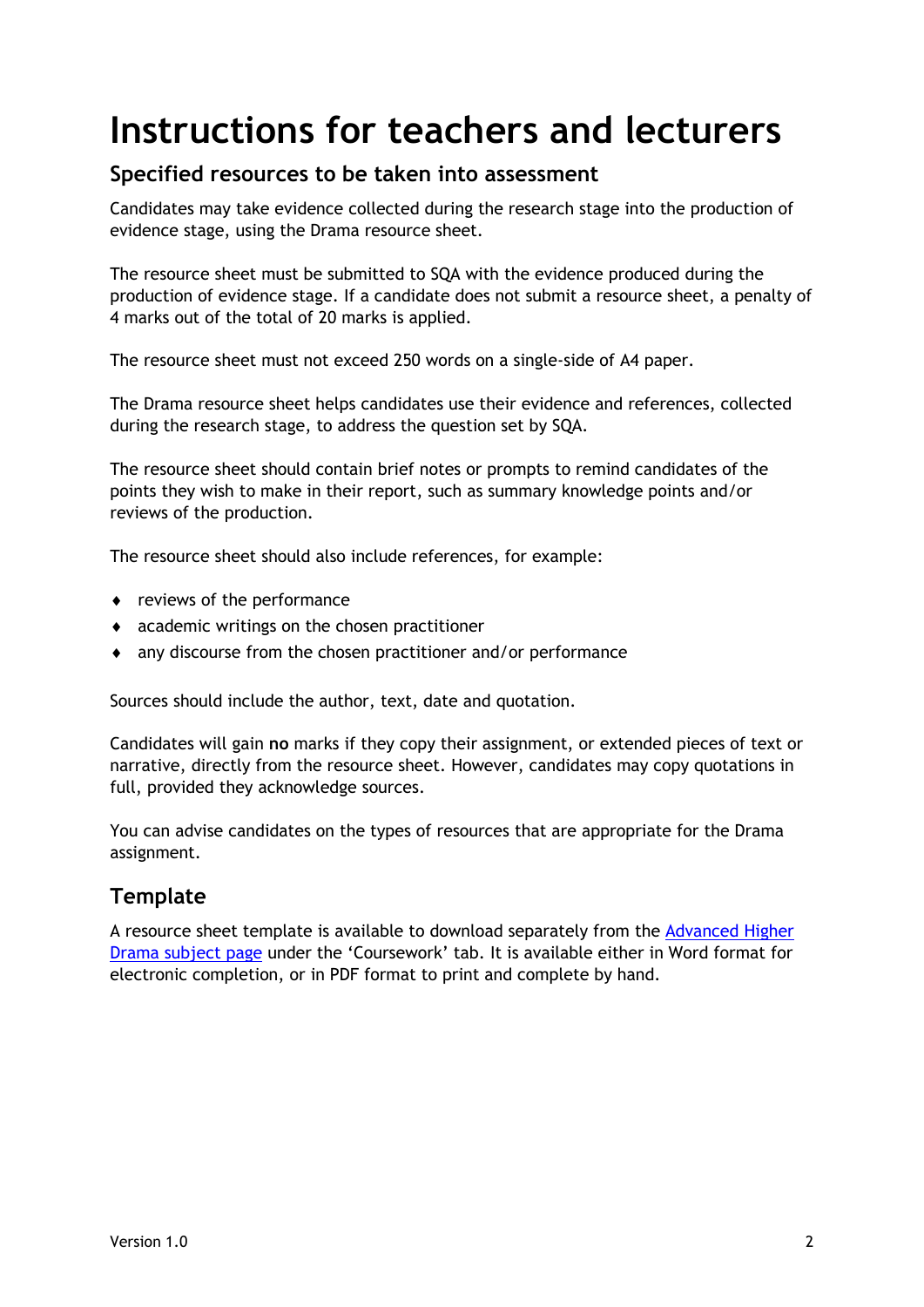# <span id="page-4-0"></span>**Marking instructions**

The marking instructions for the Advanced Higher Drama assignment are in the course specification.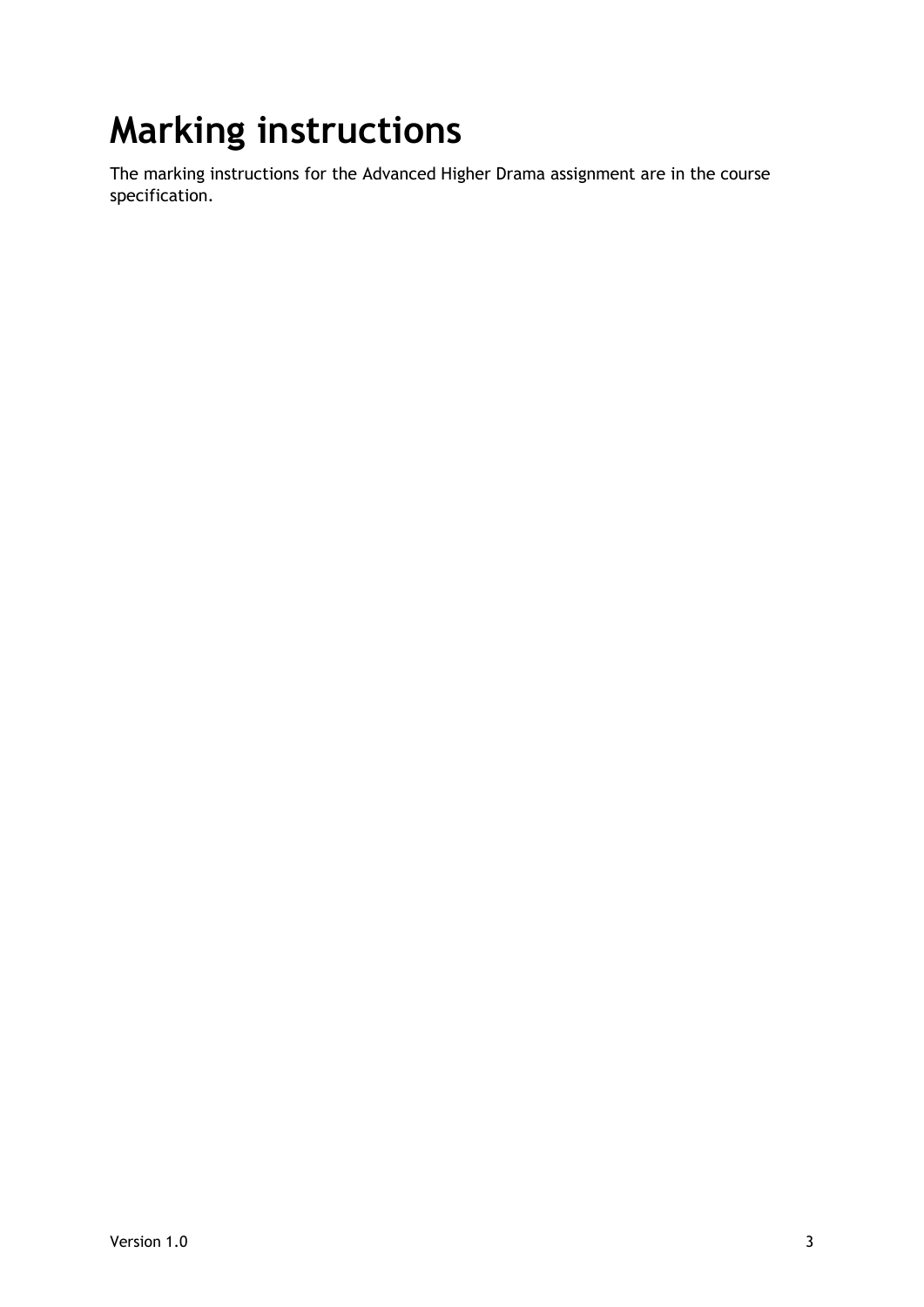## <span id="page-5-0"></span>**Instructions for candidates**

This assessment applies to the assignment for Advanced Higher Drama.

This assignment has 20 marks out of a total of 100 marks available for the course assessment.

SQA issues a choice of two questions for the Advanced Higher Drama assignment. You must select one of these questions to answer for your assignment.

In the assignment, you research, investigate and analyse a professional theatrical production, as well as the work of at least one theatre practitioner involved in the production, chosen from actor, director and/or designer.

You must not use the same theatrical production and/or theatre practitioner that you used in your project—dissertation.

The assignment assesses the following skills, knowledge and understanding:

- researching and investigating your chosen question within the context of the performance, using sources of information
- researching a minimum of one theatre practitioner involved in the production from actor, director and/or designer
- demonstrating knowledge and understanding of theatre practice and your chosen practitioner in relation to the performance
- analysing a professional theatrical production in response to your chosen question
- structuring information and presenting a well-reasoned argument and conclusion, supported by evidence

You will complete your assignment under supervision, within 1 hour and 30 minutes, and in one sitting.

During your research, you complete a Drama resource sheet to help you carry out your assignment.

Your resource sheet must not exceed 250 words on a single-side of A4 paper. It should include brief notes or prompts to remind you of the points you wish to make in your report, such as summary knowledge points and/or reviews of the production. Your resource sheet should also include your references. These may include reviews of the performance, academic writings on your chosen practitioner, or any discourse from the chosen practitioner and/or performance.

You must not copy your assignment or extended pieces of text or narrative directly from your resource sheet. You will not receive any marks if you copy extended pieces of text or narrative from your resource sheet. However, you may copy quotations in full, provided you acknowledge the sources.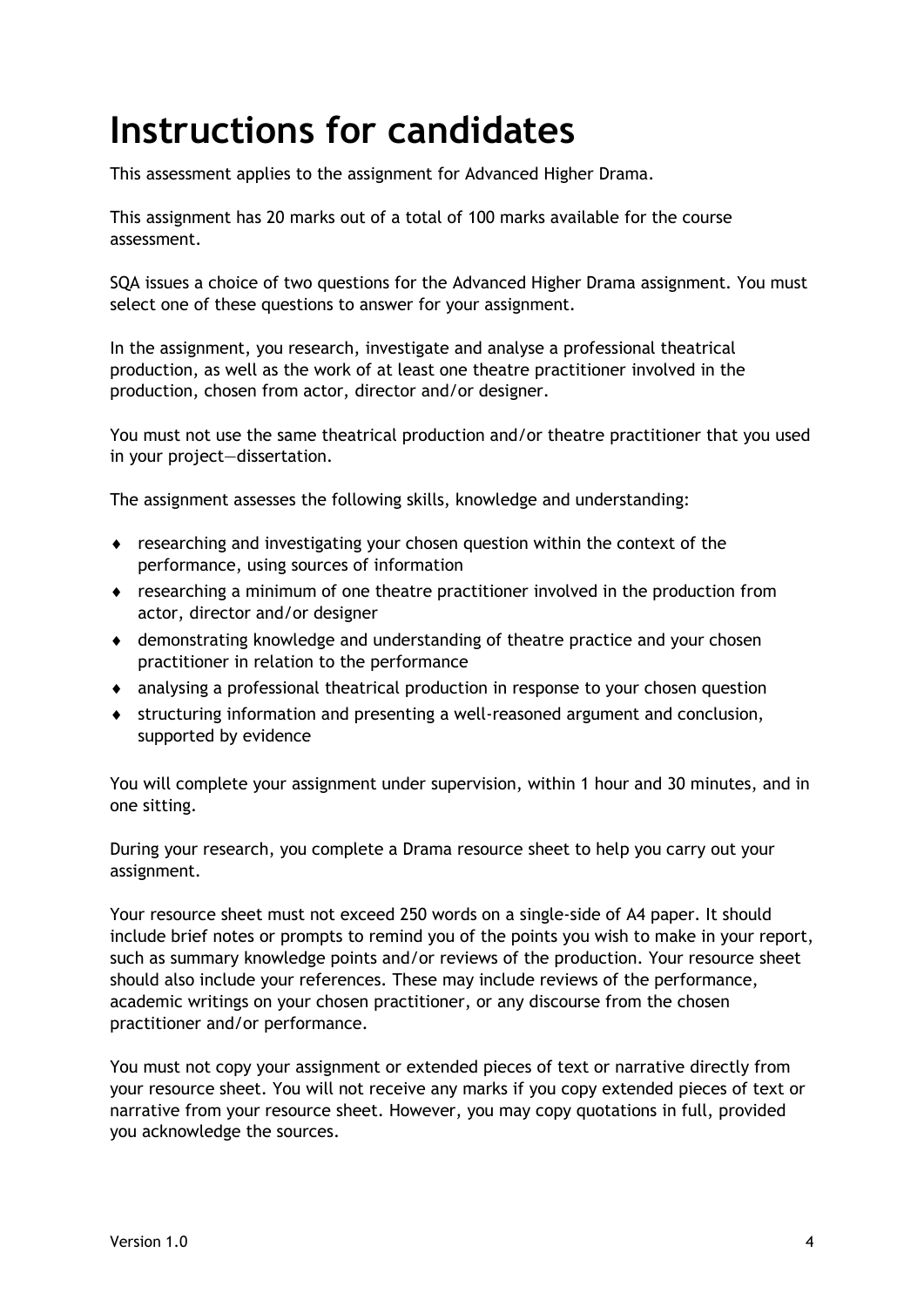You must submit your Drama resource sheet with your assignment to SQA. If you do not submit a resource sheet, you will lose 4 marks. The resource sheet is not marked.

Your teacher or lecturer will let you know how the assessment will be carried out and any required conditions for doing it. Your teacher or lecturer may guide you on the likely availability and accessibility of resources for your chosen question.

The professional theatrical performance must be a live performance, a live-streamed performance or a recorded 'live' theatrical performance, or a historical performance. A historical performance means you can analyse a production of your choice from any time period. The performance must be a play: it must not be a musical, pantomime, ballet or opera.

In this assignment, you have to:

 **Research and investigate your chosen question within the context of the performance, using sources of information**

This means selecting a question from a choice of two provided by SQA, in relation to a suitable professional theatrical production. Look at all aspects of the question and ask yourself if the performance you want to analyse will meet all these aspects. Find out about the company performing the play and identify the key people within the production, the location of the venue, the staging, the play and the social and/or historical and/or political context of the performance.

 **Research at least one theatre practitioner involved in the production, and their creative influences**

This means taking at least one practitioner (this can be an actor, director and/or designer involved in the production) and researching their theatre practice in relation to the creation of the performance you have seen. Use your research into your chosen practitioner and demonstrate their theories and/or practice in relation to the performance and your chosen question.

 **Demonstrate knowledge and understanding of theatre practice and your chosen practitioner in relation to the performance**

This means that you show your initial research on the theatre company/performance you are going to analyse, as well as finding out information about your chosen theatre practitioner. You can record your information on the Drama resource sheet.

- **Analyse a professional theatrical production in response to your chosen question** This means that you need to analyse your chosen performance.
- **Structure information and present a well-reasoned argument and conclusion, supported by evidence**

This means you must present your findings and argument in a way that builds up to an appropriate conclusion based on your research into both the practitioner and the performance. Throughout your assignment, you should refer to all parts of your question.